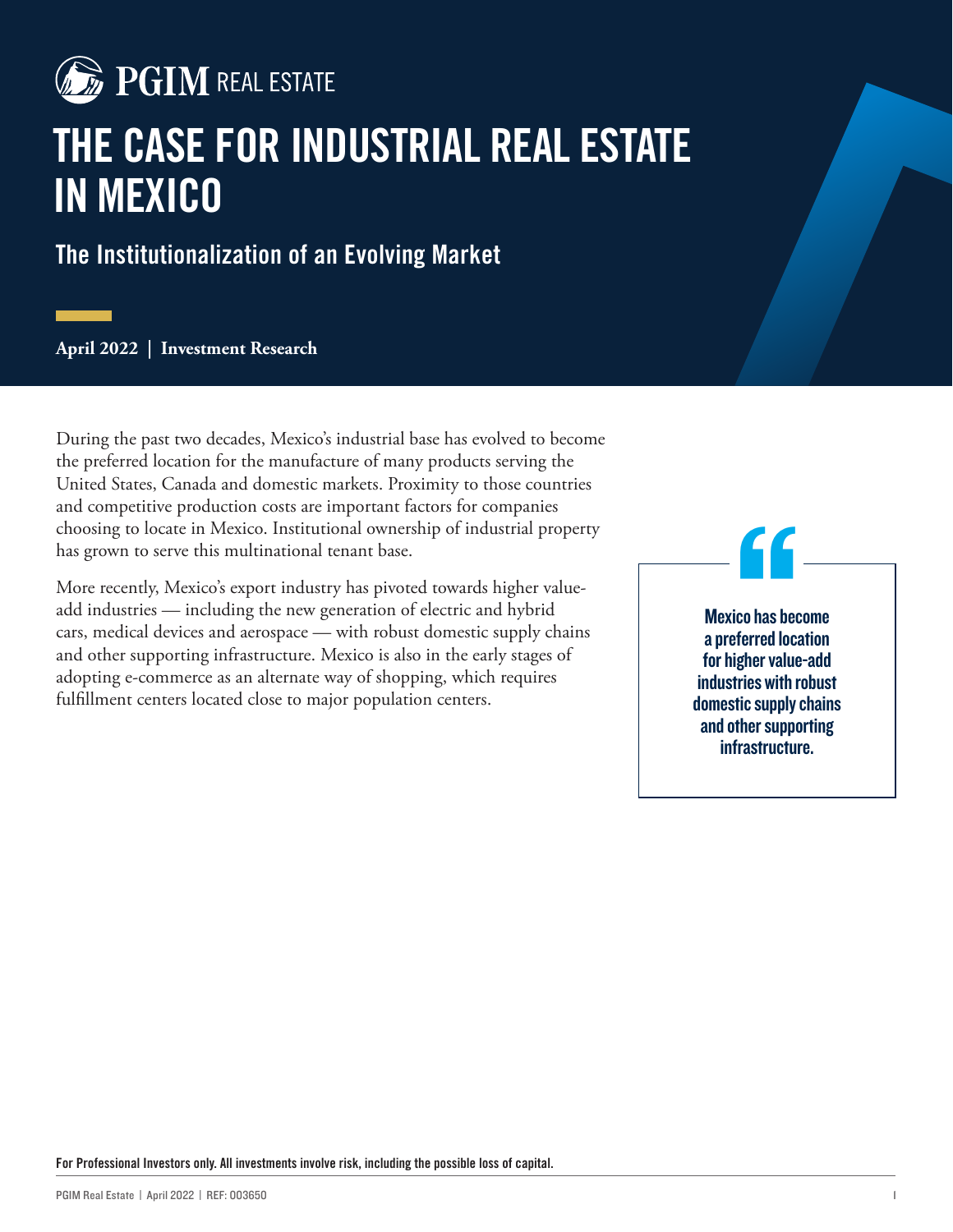#### MEXICO IS AN ESSENTIAL LOCATION FOR NORTH AMERICA'S MANUFACTURING

Momentum is building in the two-decade-long evolution toward a more-integrated North American supply chain, with manufacturing activity growing fastest in Mexico. Disruptions from COVID-19-induced factory shutdowns in China in early 2020 accelerated that transition, and production delays and unanticipated cost increases provided manufacturers with added incentives to minimize **bottlenecks** 

### Specialized Labor and Competitive Costs

The more important structural factor, however, is that because of rising labor costs, China has become a more expensive place in which to manufacture. In 2011, average hourly wages in China were about half of those in Mexico. They are now about 35% higher. Manufacturing wages have more than doubled in China since then but have remained broadly flat in Mexico (Exhibit 1). Other countries, such as Vietnam and India, have lower labor costs than either China or Mexico and have grown their shares of imports into the United States as well; however, proximity to the United States, existing supply chains and infrastructure, and freetrade agreements give Mexico an advantage over every other emerging market.

# **Exhibit I: Mexico Offers Skilled Manufacturing** Labor at Costs Lower Than China

#### Manufacturing Labor Costs per Hour (USD)



Sources: The Conference Board, International Labor Comparisons, PGIM Real Estate. As of April 2022.

As recently as 2017, China accounted for 22% of all imports into the United States — nearly double Mexico's share. China's share has since fallen to 18%, and Mexico's share has risen to 14% (Exhibit 2). Many factors have contributed to those shifts, which, if maintained, would make Mexico the largest supplier of goods to the United States. Tariffs have been imposed on Chinese goods at various times during the past several years, and uncertainty about U.S. trade policy with China is a further incentive for businesses to expand in Mexico.

# 0% 5% 10% 15% 20% 25% China Mexico India Vietnam ■ 2017 ■ 2021

Sources: U.S. Census Bureau, INEGI, PGIM Real Estate. As of April 2022.

# U.S. Imports by Country (%) COUNTY (%) Mexico Manufacturing Exports, 12-Month Sum (USD, billions)

Exhibit 2: Share of Mexican Imports in the United States Rising at the Expense of Chinese Imports

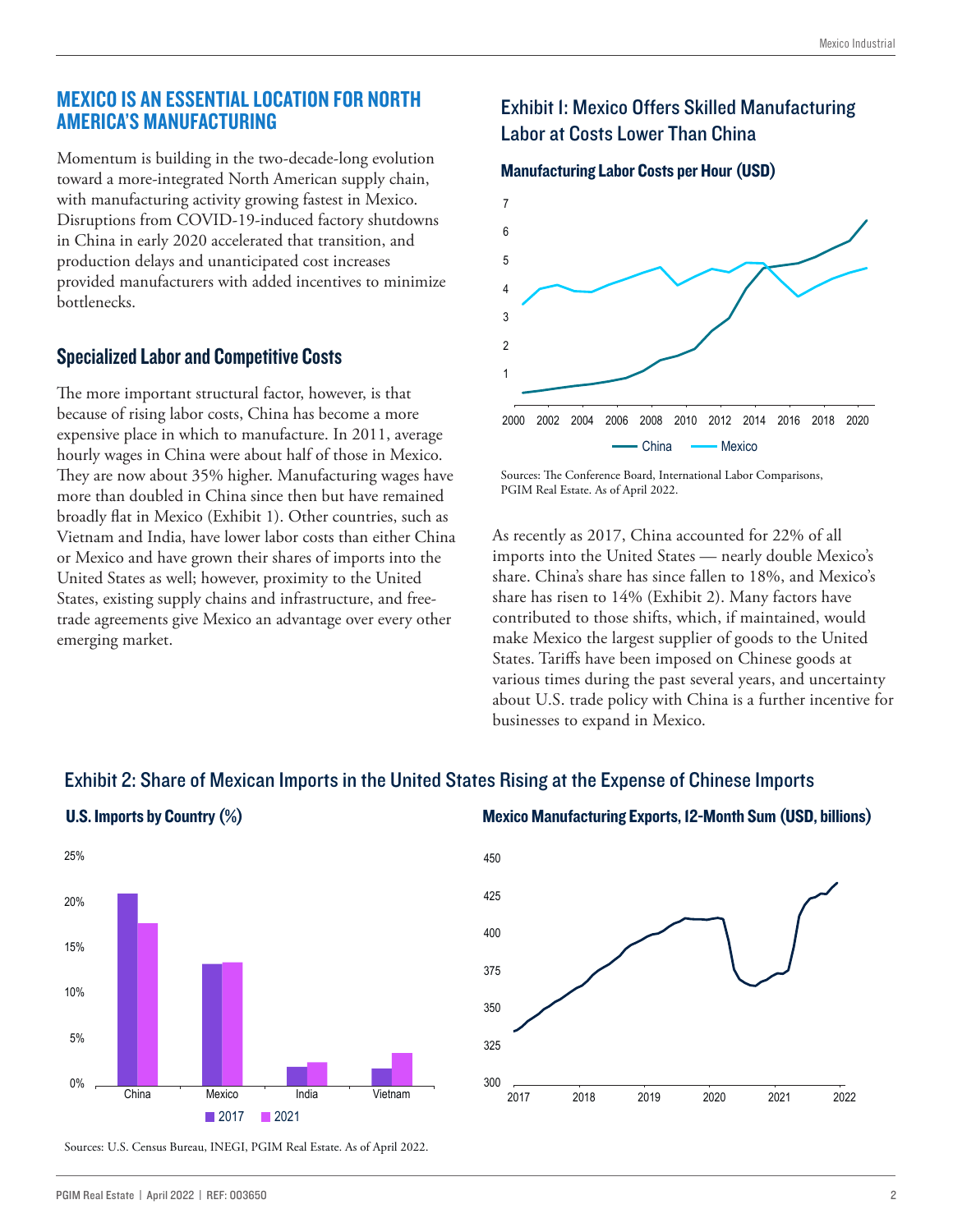#### Free Zone Along the U.S.–Mexico Border

In response to U.S. corporate tax cuts in 2017, Mexico implemented new income tax and value-add tax incentives for companies operating in the northern border region of Mexico, effectively reducing the corporate income tax rate from 30% to 20% and the value-add tax rate from 16% to 8%.

Industrial demand has since surged in those markets, and supply barriers — notably, the presence of the northern border — limit new construction. Despite temporary disruptions caused by COVID-19 shutdowns, industrial vacancies have fallen to all-time lows across Tijuana, Juárez and Reynosa, leading rents higher (Exhibit 3).

#### Industries Moving Higher Up Value-Add Chain

Certain areas of Mexico have developed manufacturing specializations, and they now benefit from scale advantages. For example, the Bajío region, which accounts for 22% of Mexico's manufacturing output, is the home of 32% of Mexico's transportation manufacturing production value. Industrial demand in the region has grown, with Mexico accounting for 33% of U.S. automotive imports — double its share in 2008.

Two examples — growth in electric vehicle production and medical device manufacturing — demonstrate how Mexico's industrial base is moving up the value chain.

#### Evolution of the Auto Sector

Vehicle production tripled in Mexico from 2009 to 2019, as Mexico gained market share from other major exporters such as Japan and Germany. Most vehicle models produced in Mexico are destined for export to the United States, and historically have been models with thin profit margins for manufacturers.

But Mexico's auto production is shifting toward higher-cost vehicles, with scope for further movement up the value chain caused by growing demand for electric vehicles. Many of the large automotive manufacturers are already producing electric vehicles at existing facilities, including Ford's new Mach-E, with electric vehicles produced in Mexico accounting for 33% of all electric vehicle imports to the United States in 2021 (Exhibit 4).

#### Exhibit 3: Strong Industrial Fundamentals in Mexico's Northern Border Region



Industrial Vacancy Rates (%) The Compound annual growth rate) Industrial Rental Growth (%, compound annual growth rate)



Sources: CBRE, CoStar, PGIM Real Estate. As of April 2022.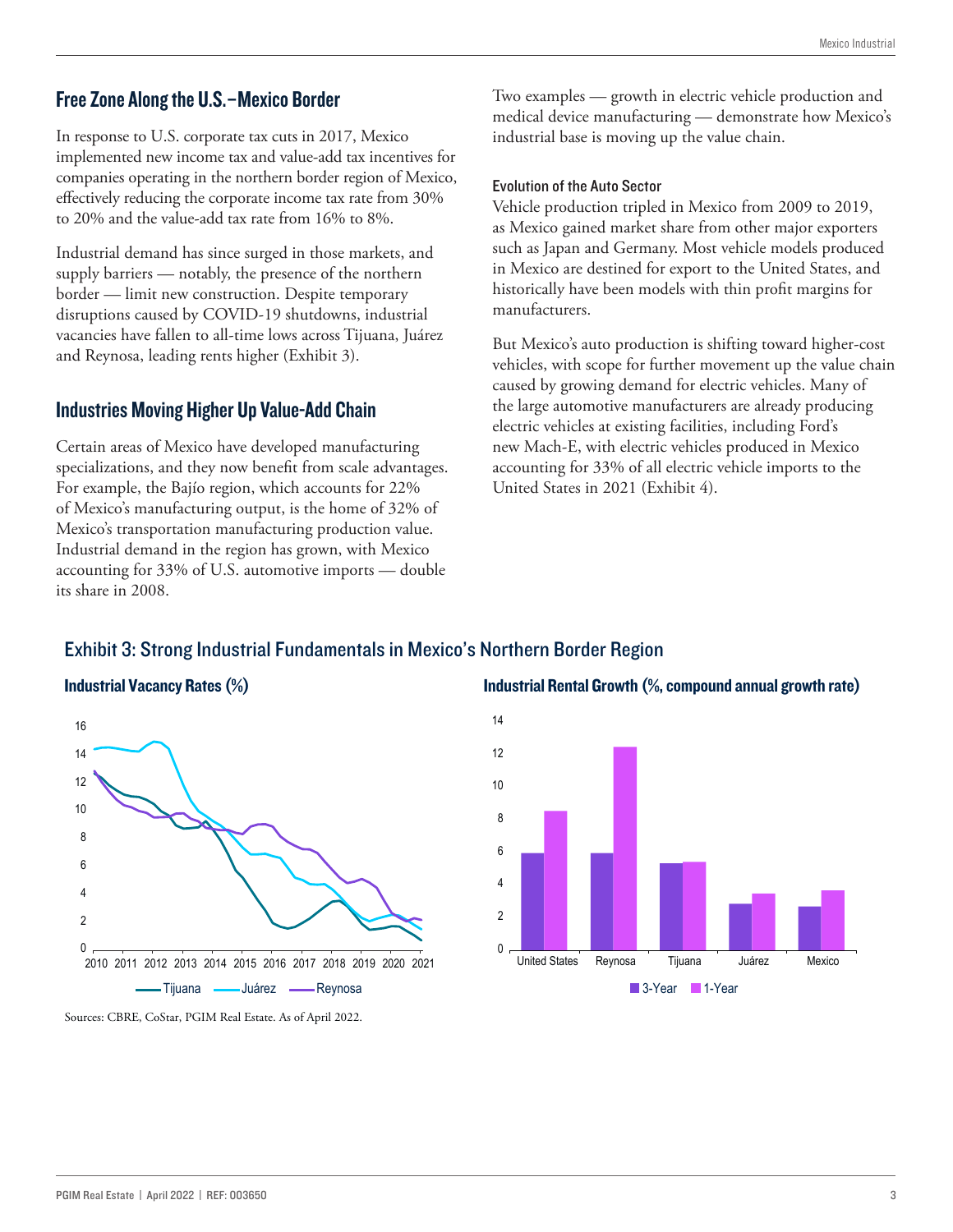### Exhibit 4: Auto Production in Mexico Shifting Toward Higher-Cost Vehicles

#### U.S. Passenger Vehicle Imports from Mexico (USD, billions) U.S. Passenger Vehicle Imports from Mexico by Port of Entry, 2021



Sources: U.S. Census Bureau, PGIM Real Estate. As of April 2022.

#### Meeting Demand for Medical Devices

Mexico's medical exports to the United States doubled in the past decade, with a notable shift upward in 2021, as demand for supplies spiked in response to COVID-19 outbreaks. The imports include consumable supplies, such as intravenous tubing and syringes, wherein Mexico has a cost-of-production advantage over the United States. But manufacturers also have established production centers for higher-value medical devices such as oxygen delivery systems and X-ray devices (Exhibit 5).



Tijuana and the Baja California region have become the largest medical-device manufacturing hubs in North America, with most of their production exported to the United States and Canada. As a result of the rapid growth in medical device exports and supply constraints caused in part by topography, Tijuana's industrial rents are now higher than Mexico City's, and Tijuana's vacancy rate stood below 1% as of the end of 2021.

#### Exhibit 5: Robust Demand for Medical Device Manufacturing



#### U.S. Medical Device Imports from Mexico (USD, billions) U.S. Medical Device Imports from Mexico by Port of Entry, 2021

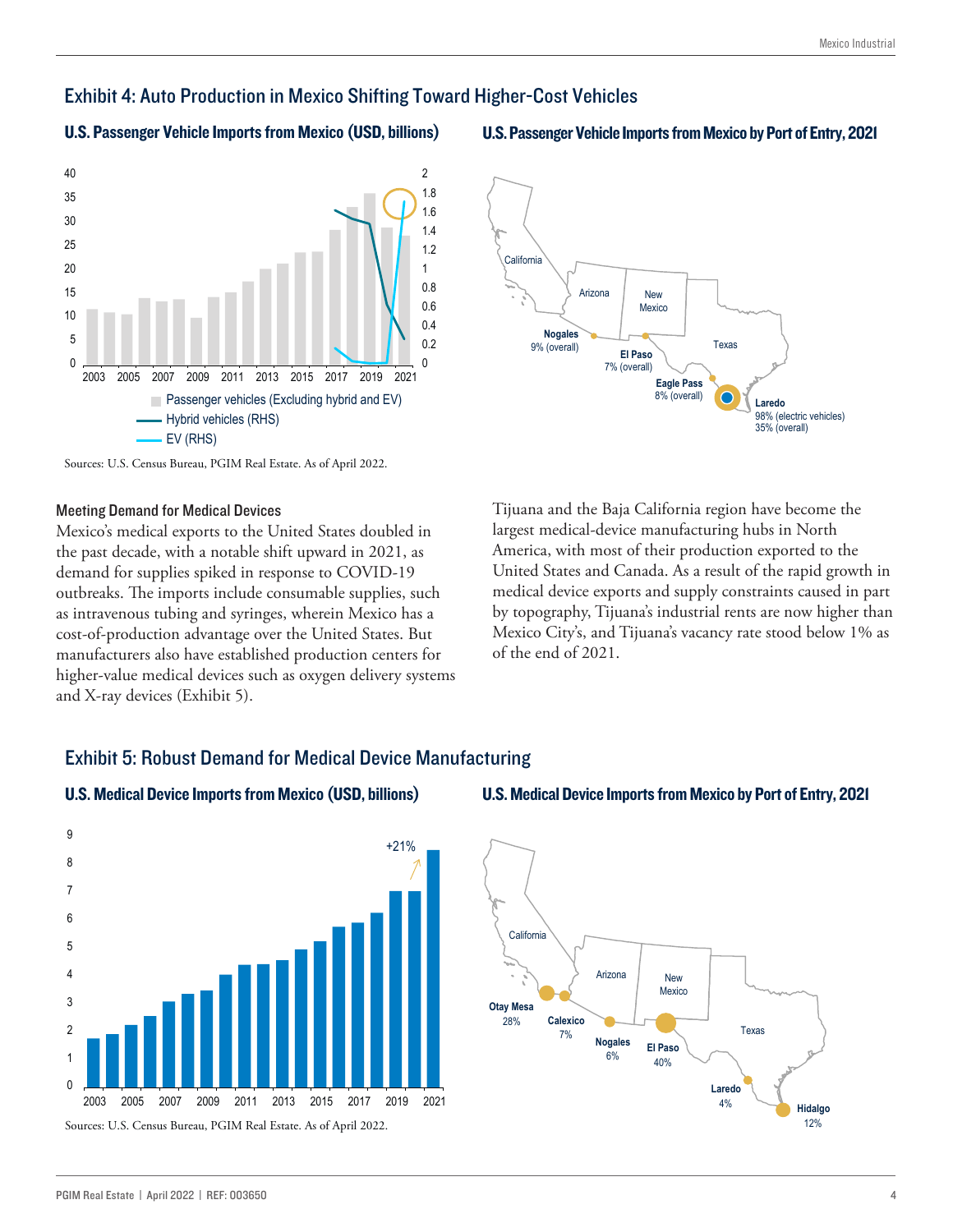#### *Demand Growth as Nascent E-Commerce Sector Expands*

Rising amounts of online shopping are creating demand for logistics in larger cities in Mexico, with low current e-commerce adoption rates providing plenty of runway for future tenant demand growth.

Logistics properties located in Mexico City and other metropolitan areas with large affluent populations, including Guadalajara and Monterrey, will remain in high demand as e-commerce penetration rises. Meeting the needs for sameday or next-day delivery, however, comes up against limited available supply in built-up urban areas, which points to ongoing faster rental growth and capital value growth than growth of industrial properties in outlying areas that meet the needs of export-oriented manufacturers.

Internet sales in Mexico surged in 2020 both in absolute terms and as a share of total retail sales during a year when overall consumption suffered, leading to strong demand by logistics tenants. With some of that growth caused by shoppers temporarily avoiding physical store locations amid lockdown restrictions, many of the new habits will become permanent. The current retail share of e-commerce sales in Mexico — amounting to 4% — is low in comparison with the U.S. share of 14% and the global share of 18%.

Despite the economic slowdown in Mexico, rents are rising for industrial properties in Mexico City, particularly in the logistics sector, and in other metropolitan areas with large affluent populations, including Guadalajara and Monterrey. That represents a break from history, such as the mild consumption downturn in 2017, when rents stagnated or fell, which pointed to resilience as long as e-commerce demand rises (Exhibit 6).



Rising amounts of online shopping are creating demand for logistics in larger cities in Mexico, with low current e-commerce adoption rates providing plenty of runway for future tenant demand growth. **The Strain of The Strain Strain Strain Strain Strain Strain Strain Strain Strain Strain Strain Strain Strain Strain Strain Strain Strain Strain Strain Strain Strain Strain Strain Strain Strain Strain Strain Strain Strain** 

#### Exhibit 6: Rising Online Shopping Leading to Strong Demand for Logistics Properties



Industrial Rent Growth (4-year compound annual growth rate)



Sources: INEGI, PIM Real Estate Valuations, PGIM Real Estate. As of April 2022.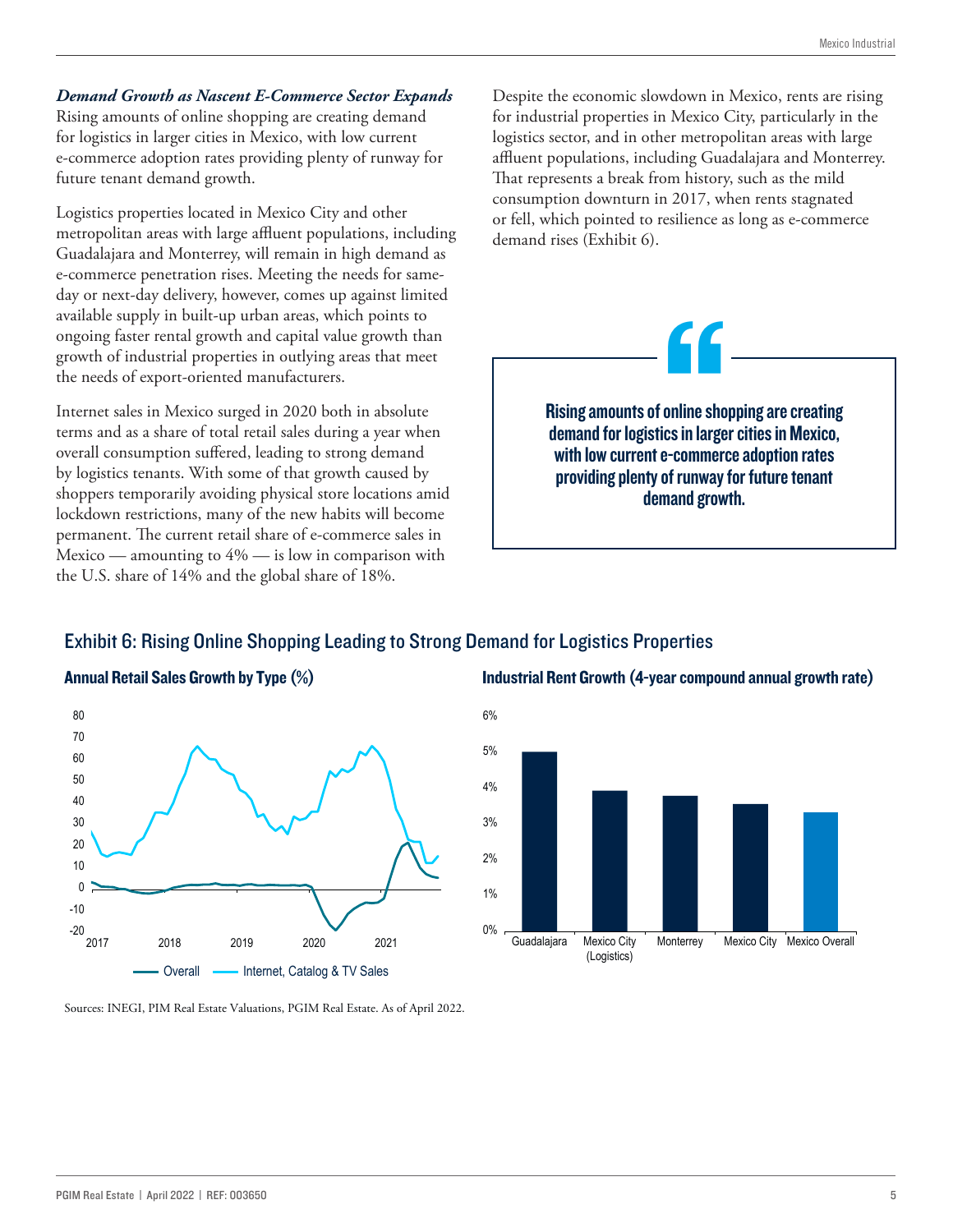#### MEXICO INDUSTRIAL OFFERS RISK-ADJUSTED RETURN PREMIUM OVER U.S. INDUSTRIAL

### Cap Rates Compensate for Country Risk Premium and Lower Rent Growth

As with all major logistics markets globally, industrial cap rates in Mexico have trended lower since 2015. But cap rates in other countries, notably in the United States, have declined far faster, leaving a spread wider than can be explained by country risk and supply constraints.

A risk premium is justified for Mexico over more developed industrial markets such as the United States, particularly for non-domestic investors. While institutional ownership has increased over the past two decades, trading volume is thin and liquidity is low particularly during market downturns. Mexico's industrial base is also highly reliant on exports, since domestic demand is constrained by low incomes and, more recently, anemic growth in non-export sectors of the economy. This dependence on exports makes the industrial sector vulnerable to recessions in the United States and Canada. Further, while the signing of the United States-Mexico-Canada agreement in 2020 provided more certainty on regional trade policy after a tumultuous four years, manufacturers making long-term investments in Mexico need to weigh risks of future changes in trade policies.

Yet we believe today's industrial pricing incorporates these risks. Assuming the country risk of Mexico is 200 basis points — a level consistent with Mexican sovereign bonds relative to U.S. bonds — Mexico's risk-adjusted cap rate

## Exhibit 7: Cap Rates Compensate for Country Risk Premium and Lower Rent Growth



#### Mexico Versus U.S. Cap Rate Spread Attribution (basis points)

Sources: PGIM Real Estate Valuations, NCREIF, PGIM Real Estate. As of April 2022.

spread is 260 basis points today. In many locations, land and other supply constraints are lower in Mexico than in the United States, requiring an additional premium that we estimate at 100 basis points, to compensate for lower rental growth. Historically, Mexico industrial has traded close to that combined 300-basis-point premium over the United States. Today the spread is 460 basis points, leaving room for Mexico's cap rates to eventually compress further from today's levels (Exhibit 7).

### Rents Are Now Half of U.S. Levels Despite Similar Tenancy and Credit

Along with cap rates, the rents of Mexican industrial assets are now far lower than those in the United States, even though most industrial leases are denominated in U.S. dollars and many tenants are multinational corporations with institutional credit ratings.

As recently as 2015, industrial rents across Mexico were 20% lower on average than industrial rents across the United States. With U.S. rents rapidly rising, that gap has widened. Average rents in Mexico are now nearly 50% below those in the United States (Exhibit 8).

## Exhibit 8: Rents Are Half of U.S. Levels Despite Similar Tenancy and Credit

#### Industrial Rent (USD per square foot)



Sources: CBRE, CoStar, PGIM Real Estate. As of April 2022.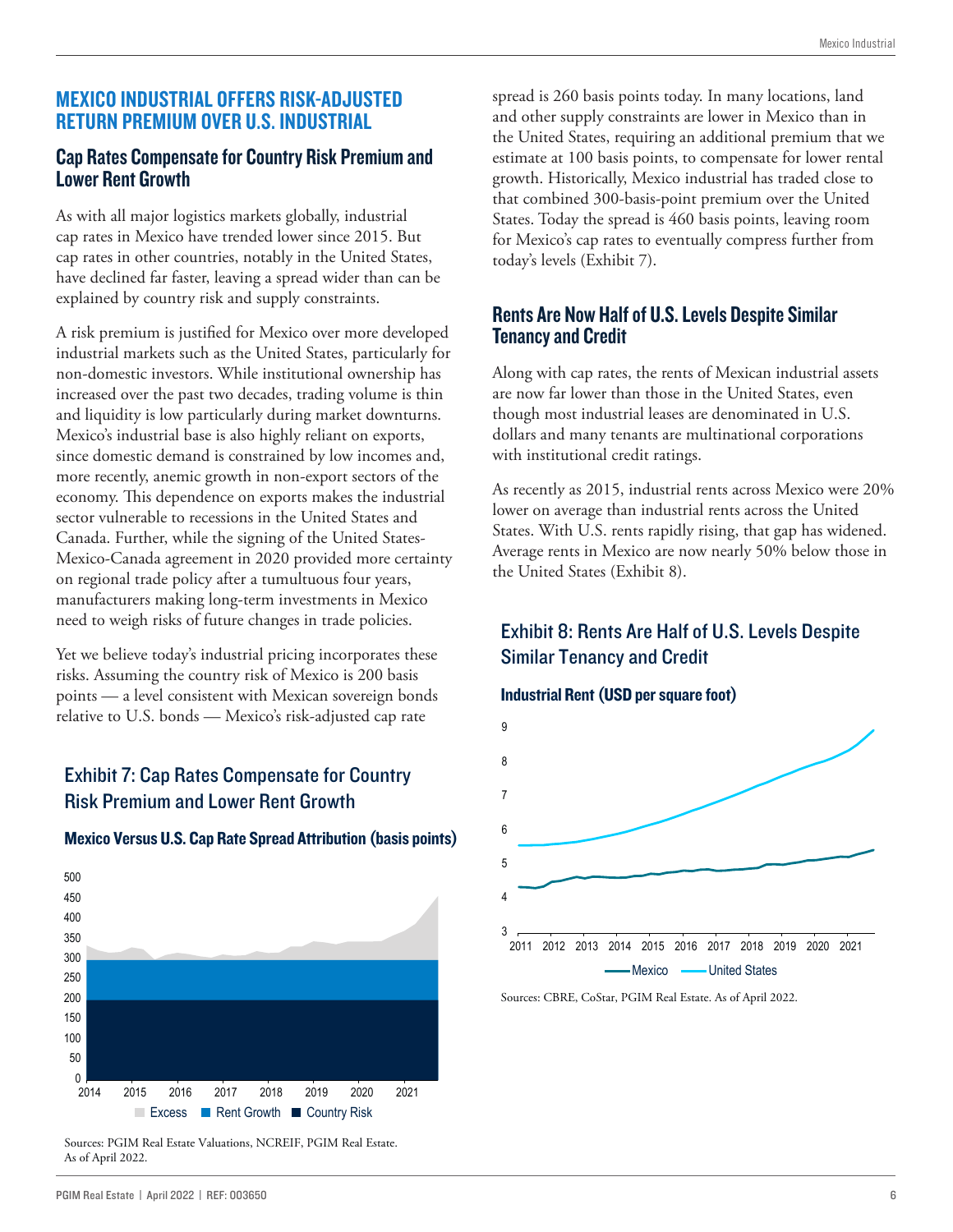Mexico's industrial market has grown to keep up with demand, and industrial inventory has doubled since 2008. However, industrial vacancies have continued to trend lower, falling below 4% at the end of 2021 despite supply additions averaging 7% per year during the past decade (Exhibit 9). Supply-side risks remain low for now, but higher occupancies and higher rents alongside strong investor demand could lead to an increase in new development, particularly in lowsupply-constraint markets.

## Exhibit 9: Industrial Vacancies Continue to Trend Lower and Supply-Side Risks Are Low for Now



# Mexico Industrial Net Absorption, Net Completions

Sources: CBRE, PGIM Real Estate. As of April 2022.

#### Mexico Industrial Inventory Under Construction (Square feet, millions and %)



# AUTHORS

#### LEE MENIFEE

Managing Director Head of Americas Investment Research lee.menifee@pgim.com

PHOEBE KEEGAN

Associate phoebe.keegan@pgim.com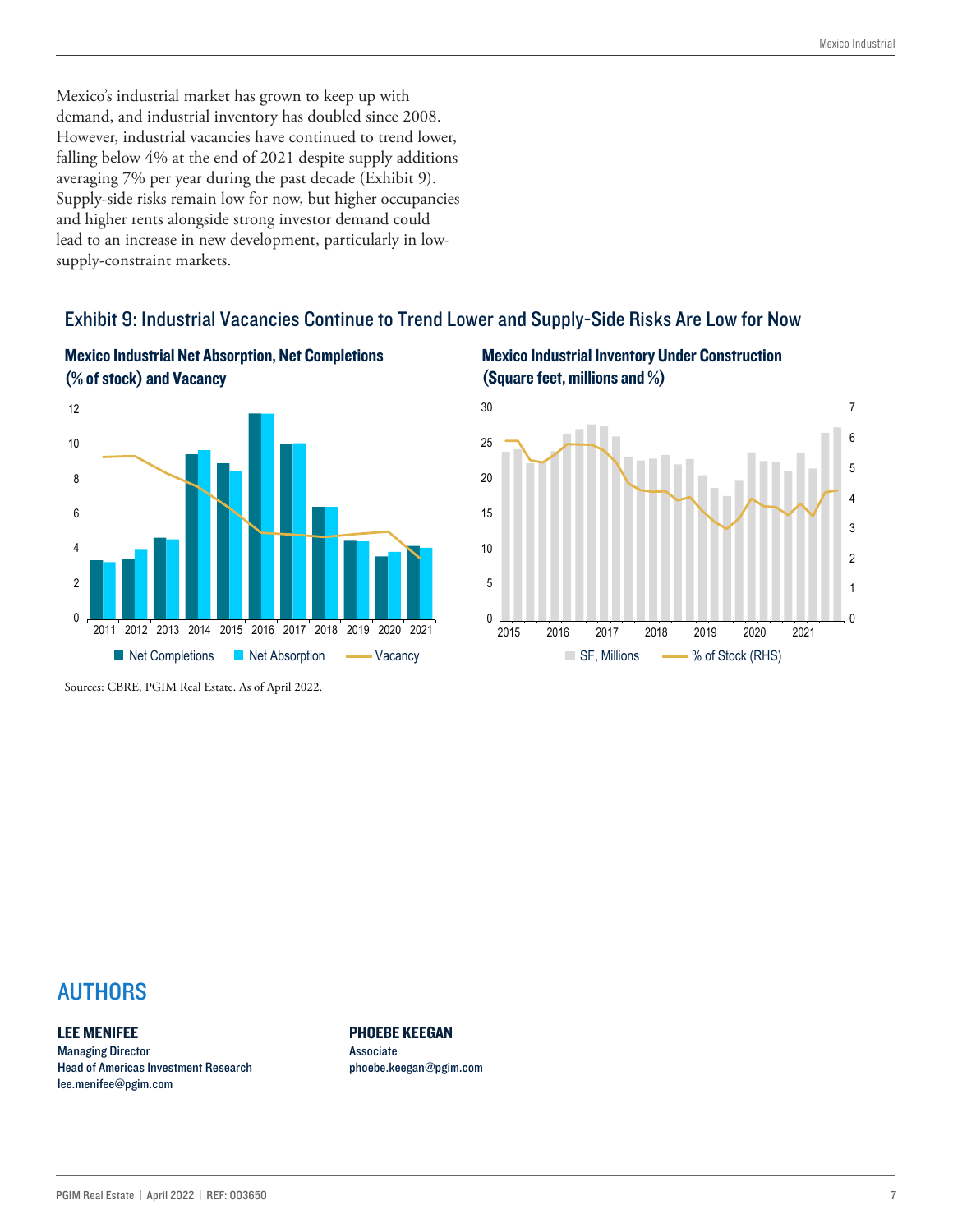

# **IMPORTANT INFORMATION**

**This material is intended for Institutional and Professional Investors only. All investments involve risk, including the possible loss of capital. Past performance is not a guarantee or a reliable indicator of future results.** 

PGIM is the primary asset management business of Prudential Financial, Inc (PFI). PGIM Real Estate is PGIM's real estate investment advisory business and operates through PGIM, Inc., a registered investment advisor. Registration as a registered investment adviser does not imply a certain level or skill or training. PGIM, their respective logos as well as the Rock symbol are service marks of PFI and its related entities, registered in many jurisdictions worldwide. **PFI of the United States is not affiliated in any manner with Prudential plc, incorporated in the United Kingdom or with Prudential Assurance Company, a subsidiary of M&G plc, incorporated in the United Kingdom.** In the United Kingdom, information is issued by PGIM Limited with registered office: Grand Buildings, 1-3 Strand, Trafalgar Square, London, WC2N 5HR. PGIM Limited is authorised and regulated by the Financial Conduct Authority ("FCA") of the United Kingdom (Firm Reference Number 193418). In the European Economic Area ("EEA"), information is issued by PGIM Real Estate Luxembourg S.A. with registered office: 2, boulevard de la Foire, L1528 Luxembourg. PGIM Real Estate Luxembourg S.A. is authorised and regulated by the Commission de Surveillance du Secteur Financier (the "CSSF") in Luxembourg (registration number A00001218) and operating on the basis of a European passport. In certain EEA countries, information is, where permitted, presented by PGIM Limited in reliance of provisions, exemptions or licenses available to PGIM Limited under temporary permission arrangements following the exit of the United Kingdom from the European Union. These materials are issued by PGIM Limited and/or PGIM Real Estate Luxembourg S.A. to persons who are professional clients as defined under the rules of the FCA and/or to persons who are professional clients as defined in the relevant local implementation of Directive 2014/65/EU (MiFID II).

PGIM Real Estate Germany AG is a German Capital Management Company with a respective license pursuant to sec. 20, 22 of the German Capital Investment Act (Kapitalanlagegesetzbuch–KAGB). In case PGIM Real Estate Germany AG markets or distributes units or shares in external investment funds, i.e. investment funds for which PGIM Real Estate Germany AG does not provide the collective portfolio management within the meaning of Directive 2011/61/EU or, respectively, the KAGB, such marketing or distribution is performed in accordance with sec. 20 para. 3 no.6 KAGB. PGIM Real Estate Germany AG is not responsible for the collective portfolio management (including portfolio and risk management) within the meaning of Directive 2011/61/EU or, respectively, the KAGB, with regard to the respective investment funds in this case. It is also not responsible for the content of any marketing material (including prospectus, Offering Memoranda etc.) provided by the fund manager or other third parties. PGIM Real Estate Germany AG will not examine or assess the individual situation of any prospective investor and does not provide any personal recommendations, including recommendations related to tax issues, to prospective investors relating to transactions in the respective investment funds. Where relevant, prospective investors should seek advice from qualified third parties before they take an investment decision.

The information provided in the document is presented by PGIM (Singapore) Pte. Ltd.), a Singapore investment manager that is registered with, and licensed by the Monetary Authority of Singapore. In Hong Kong, information is provided by PGIM (Hong Kong) Limited, a regulated entity with the Securities & Futures Commission in Hong Kong to professional investors as defined in Section 1 of Part 1 of Schedule 1 (paragraph (a) to (i) of the Securities and Futures Ordinance (Cap.571). In Australia, information is issued by PGIM (Australia) Pty Ltd ("PGIM Australia") for the general information of its "wholesale" customers (as defined in the Corporations Act 2001). PGIM Australia is a representative of PGIM Limited, which is exempt from the requirement to hold an Australian Financial Services License under the Australian Corporations Act 2001 in respect of financial services. PGIM Limited is exempt by virtue of its regulation by the Financial Conduct Authority under the laws of the United Kingdom and the application of ASIC Class Order 03/1099. The laws of the United Kingdom differ from Australian laws. In Japan, information is provided by PGIM Real Estate (Japan) Ltd., a Japanese asset manager that is registered with the Kanto Local Finance Bureau of Japan.

These materials represent the views, opinions and recommendations of the authors regarding the economic conditions, asset classes, securities, issuers or financial instruments referenced herein. Distribution of this information to any person other than the person to whom it was originally delivered and to such person's advisers is unauthorized, and any reproduction of these materials in whole or in part or the divulgence of any of the contents hereof without prior consent of PGIM Real Estate is prohibited. Certain information contained herein has been obtained from sources that PGIM Real Estate believes to be reliable as of the date presented; however, PGIM Real Estate cannot guarantee the accuracy of such information, ensure its completeness or warrant such information will not be changed. The information contained herein is current as of the date of issuance or such earlier date as referenced herein and is subject to change without notice. PGIM Real Estate has no obligation to update any or all of such information, nor do we make any express or implied warranties or representations as to its completeness or accuracy or accept responsibility for errors. These materials are not intended as an offer or solicitation with respect to the purchase or sale of any security or other financial instrument or any investment management services and should not be used as the basis for any investment decision. Past performance is no guarantee or reliable indicator of future results. No liability whatsoever is accepted for any loss whether direct, indirect or consequential that may arise from any use of the information contained in or derived from this report. PGIM Real Estate and its affiliates may make investment decisions that are inconsistent with the recommendations or views expressed herein, including for proprietary accounts of PGIM Real Estate or its affiliates.